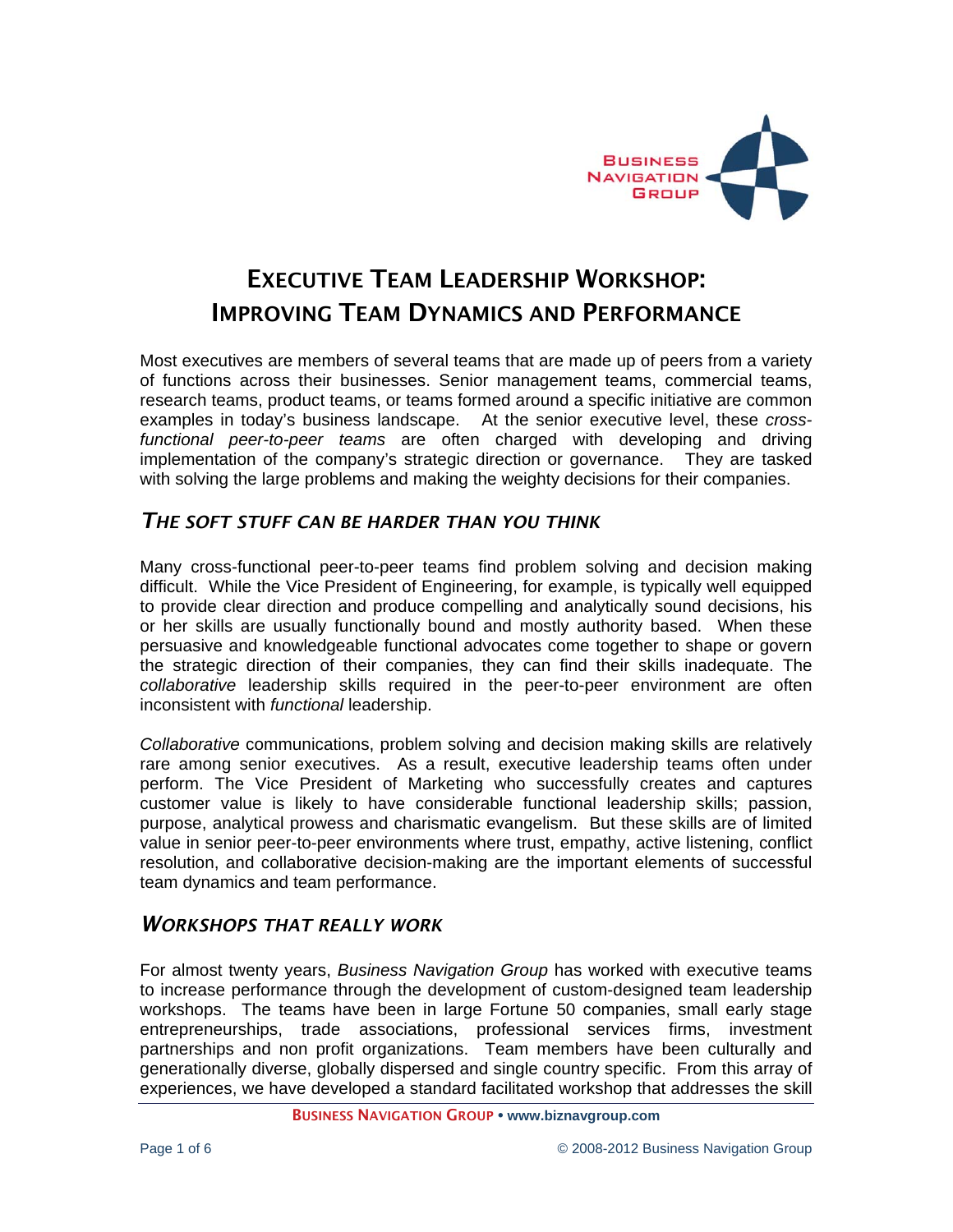needs common to most executive leadership teams. This workshop provides an efficient, effective and more rapid deployment alternative for many companies.

Below is a description and agenda for our half-day facilitated workshop for improving executive team dynamics and performance.

*Business Navigation Group'*s Half-Day Workshop for Executive Leadership Teams delivers the core skills most executive leadership teams need to improve communications, problem solving and decision making performance. Our work begins before the workshop; before your executives walk into the workshop, *Business Navigation Group* assesses their current state of team dynamics.

## *DYNAMICS CAN MAKE … OR BREAK … THE TEAM*

Team dynamics describe both the effectiveness of a team's *communications* and its *inter-personal* skills. A team's dynamics are its personality. High performance teams have dynamics that include these behaviors and characteristics:

- Humor is frequently evident and often used to deliver difficult messages
- Communications are multi-directional and solution oriented
- Information is freely sought and openly shared
- Open-ended questioning is used frequently
- Quiet members' opinions are regularly sought
- Members actively listen to each other
- Paradoxical communications are displayed and supported
- Discussions with "centers" are more frequent than discussions with "sides"
- Members infrequently display tense or hostile body language
- Members are fully engaged
- Trust statements are used during team discussions
- All members are accorded respect
- Members actively seek full understanding using a variety of stakeholder positions
- Members rely upon a variety of previously agreed upon processes for conflict resolution

## *KNOW THYSELF … AND OTHERS*

Of course, a team is made up of individuals. And, each individual brings a different temperament and skill set to the team's dynamics. *Business Navigation Group* uses two assessment tools — *before the workshop begins* — to help a team understand its collective personality and direct the team's resources more efficiently during the workshop itself.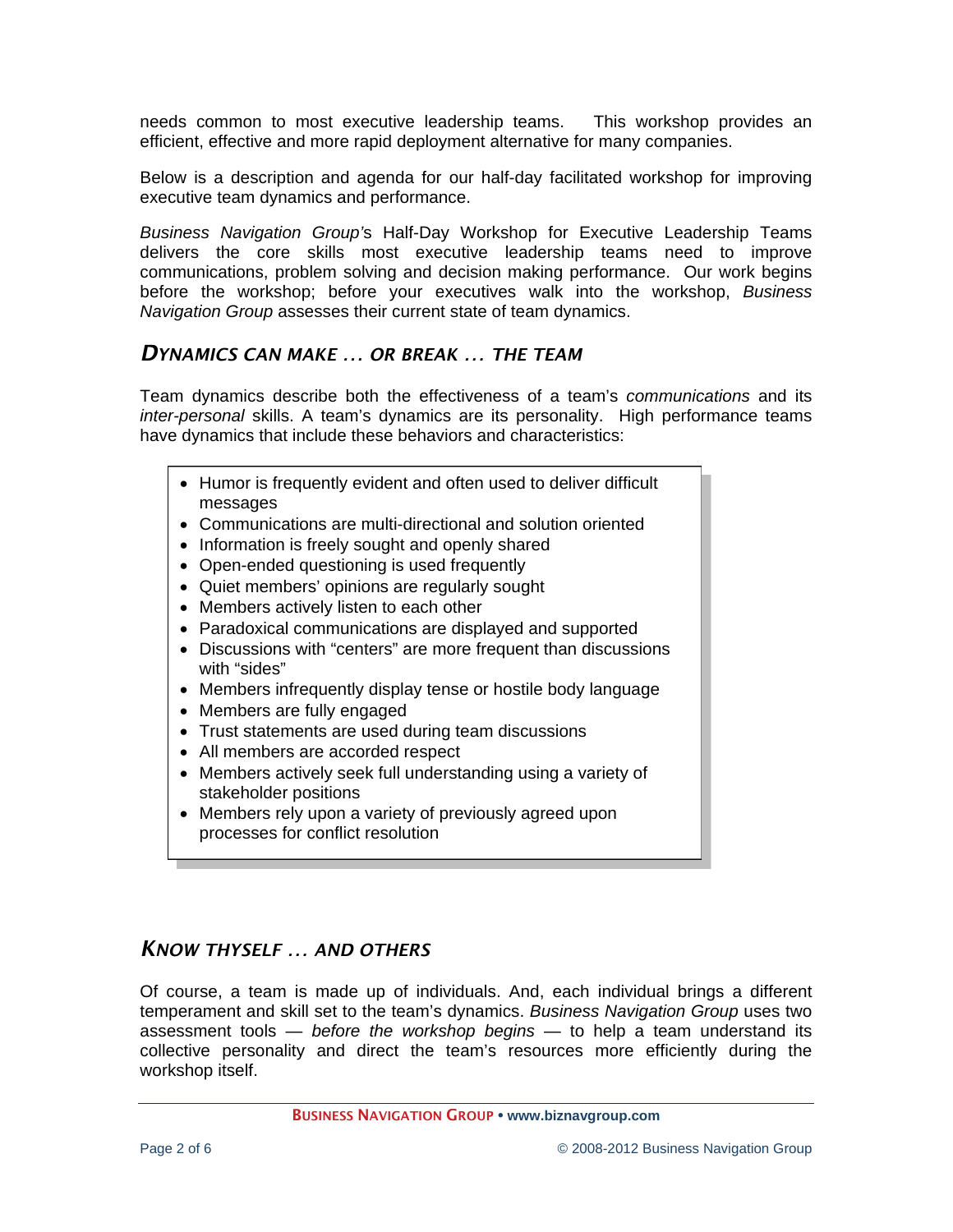In this *Assessment Phase*, *Business Navigation Group* first administers and reviews the team's Jung Typology Profiles. Jung Profiles provide a wealth of information about the approach or style an individual uses in his/her interactions with others. The Jung Profile also offers insights about how we process, sort and use information. When the Jung Profiles are understood, they provide a team with a clearer understanding of its dynamics.

From the Jung Profiles, team members are often able to see why their team and its members:

- can't seem to make decisions
- have different understandings of team goals
- don't listen to each other very well
- always seem to be in conflict
- have different and sometimes conflicting leadership styles
- can't seem to perform at higher levels
- have values that are not aligned

The second pre-workshop assessment tool *Business Navigation Group* uses is a short, anonymous survey that identifies what qualities team members think high performing teams have, and what they believe to be their own team strengths and weaknesses. In addition to the survey, *Business Navigation Group* conducts confidential phone interviews with each team member in order to gain more insight into the challenges facing the team.

During the conduct of the workshop, both the Jung Profiles and the results from the survey and interviews are assembled (without attribution) and presented to the team. These provide powerful tools for self-assessment. They also assist teams in zeroing in on real problem areas. As a result *Business Navigation Group* workshops maximize senior leadership team time and resources.

## *PUTTING UNDERSTANDING TO WORK*

The *Skill Development Phase* begins with the conduct of the workshop itself. During the first half of the workshop, teams will review their individual and team Jung Profiles. Following this, teams review the survey results about team strengths and weaknesses. These presentations most often generate significant discussion among team members and produce important "aha" moments. This self-awareness readies teams for the skill development to follow.

Below are screen shots from actual client workshops that illustrate these portions of a *Business Navigation Group* workshop:

BUSINESS NAVIGATION GROUP **• www.biznavgroup.com**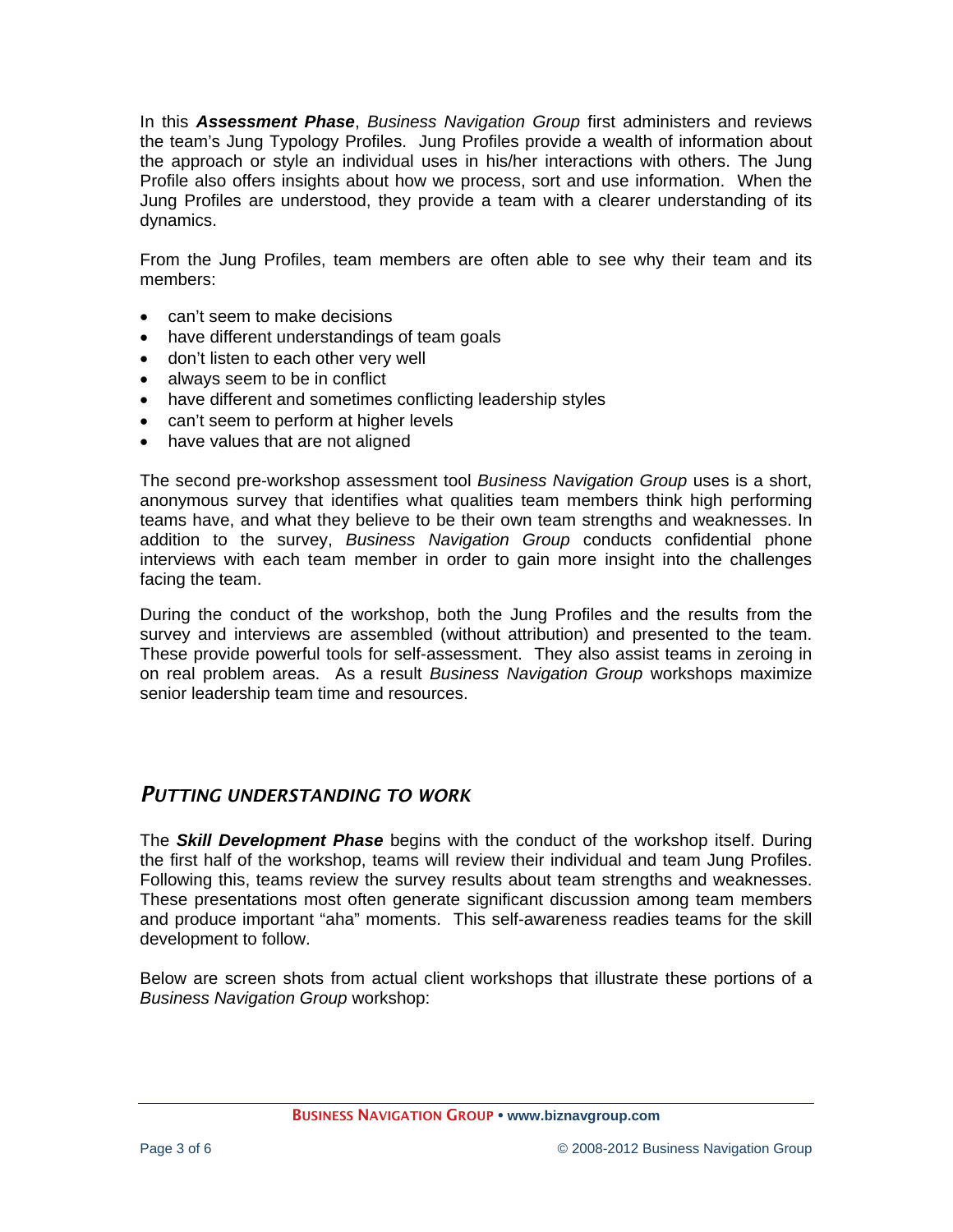

After this portion of the Workshop*,* the remaining time is spent developing effective communications skills and learning collaborative problem solving and decision making techniques. The communications skills are built using a variety of self-assessments and exercises in emotional intelligence, empathy, active listening, constructive feedback,

BUSINESS NAVIGATION GROUP **• www.biznavgroup.com**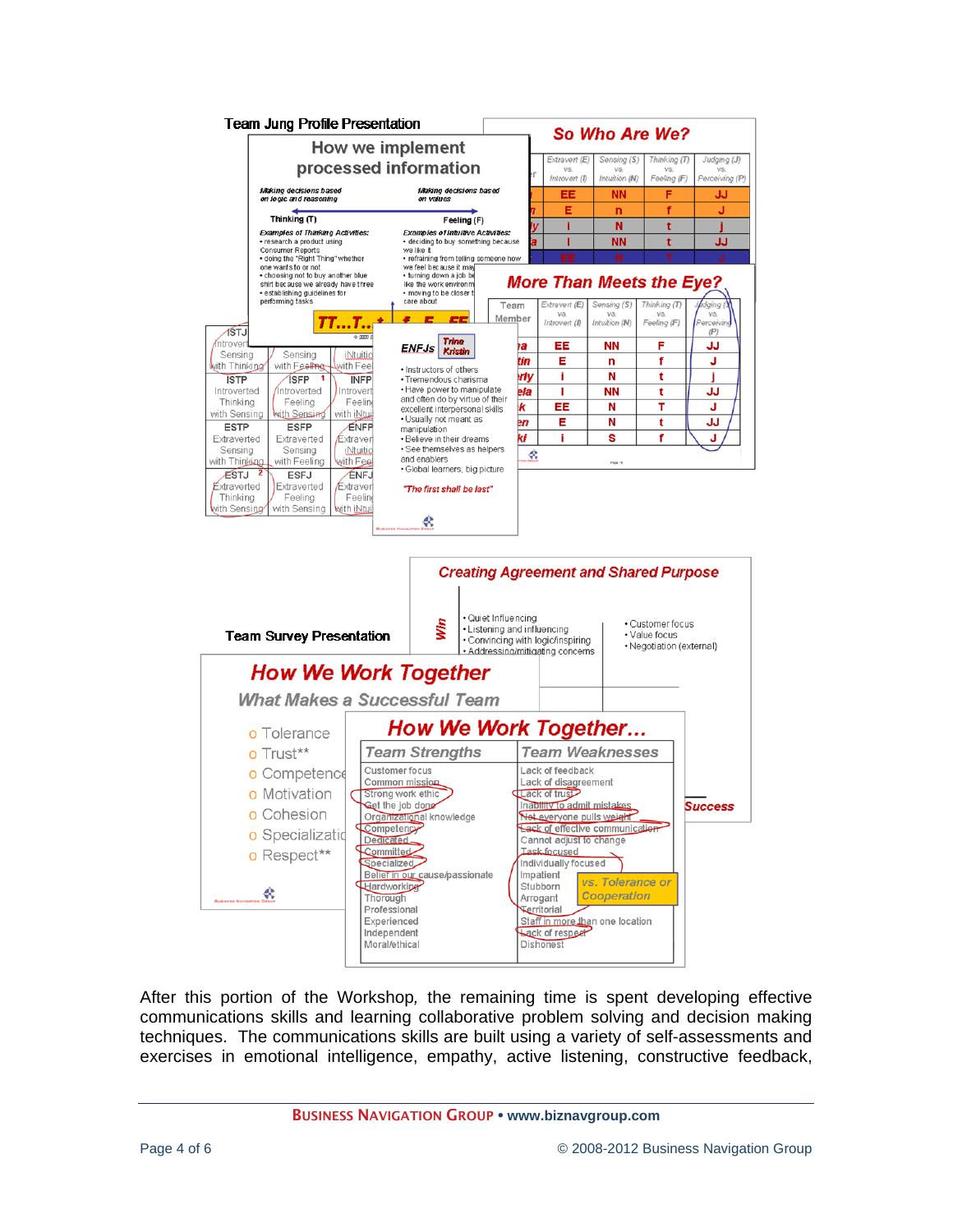stakeholder analysis and critical thinking. After these skills are presented and practiced, collaborative problem solving and decision making is tackled.

Like the preceding portions of the workshop, this one uses exercises, facilitated selfdiscovery and self-assessment to teach tools and techniques that have application postworkshop. Teams spend this portion of the workshop learning and manipulating tools and techniques for active listening, critical thinking, conflict resolution, problem solving and collaborative decision making. One of the tools presented is the *Multidimensional Decision Making Tool* ™. This is a collaborative decision making and prioritization tool that has been used by *Business Navigation Group* clients for more than a decade. It was recently peer-reviewed by post-secondary educators of management and organizational behavior and was accepted for publication by the Eastern Academy of Management (a regional affiliate of the Academy of Management—an organization of more than 17,000 university scholars, researchers and practitioners in management).

The workshop ends with each team member's development of a personal action plan for continued skill practice and peer coaching.

## *MAKING IT STICK*

The final or *Post Workshop Phase* begins about one week to 10 days after the workshop concludes. Team members are sent a post-workshop survey to track what was learned and how the new skills are being incorporated into the team's on-going activities. Results are collected and given back to the team (without attribution) and skills reinforcement is provided where needed.

Each participant in a *Business Navigation Group* Executive Team Leadership Workshop receives a customized *Participant's Workbook* that includes all presentation materials, exercises, assessments, tools and techniques, as well as the team member's individual Jung Typology Profile and survey results.

**…** 

Below is the agenda for the *Half-Day Workshop for Executive Leadership Teams*. *Full-Day* versions of this workshop are available for teams with additional skill requirements in conflict resolution, change management, global or virtual teaming, or specific cultural, generational or other diversity challenges.